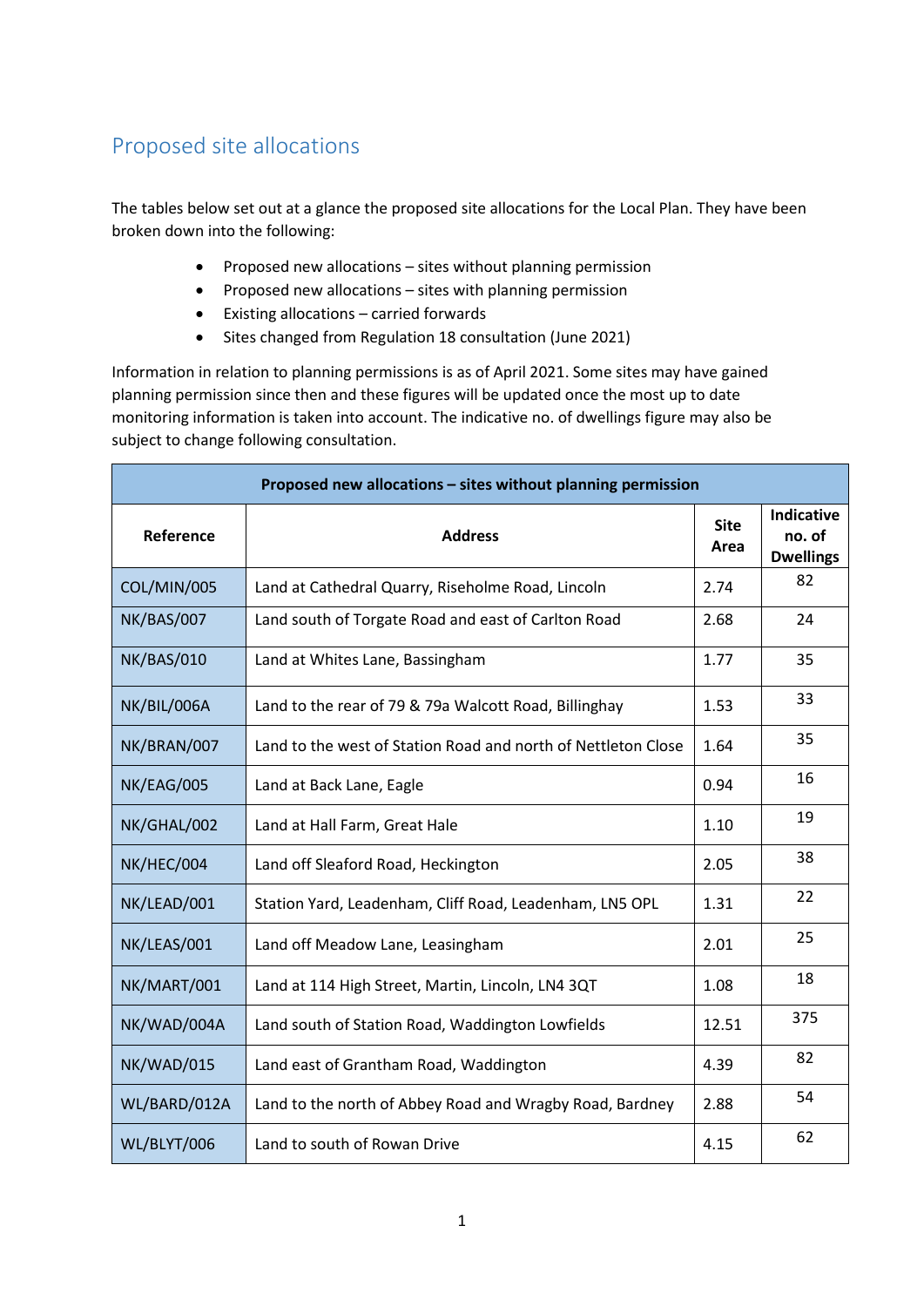| WL/COR/002A      | Land north of High Street, Corringham                                               | 1.78  | 30  |
|------------------|-------------------------------------------------------------------------------------|-------|-----|
| WL/DUNH/010      | Land south of Honeyholes Lane, north of Waltham House,<br>Dunholme                  | 3.38  | 63  |
| WL/FISK/001A     | Land North of Corn Close, Fiskerton                                                 | 8.13  | 122 |
| WL/GAIN/014      | Former Environment Agency Office, Corringham Road,<br>Gainsborough                  | 1.15  | 34  |
| WL/HEMC/006      | Land north of A631 and east of Minden Place                                         | 6.87  | 103 |
| WL/MARK/001      | Land adjacent to Davens Court, Legsby Road, Market Rasen                            | 1.84  | 55  |
| WL/MARK/007      | Land at Highfield, Linwood Road, Market Rasen                                       | 0.91  | 27  |
| WL/MIDR/002      | Gainsborough Road, Middle Rasen (North & West of the Nags<br>Head Public House)     | 1.21  | 21  |
| WL/NHAM/010      | Land off Larch Avenue (rear of 67 Sudbrooke Lane),<br>Nettleham                     | 2.44  | 46  |
| WL/NHAM/011      | East of Brookfield Avenue, Nettleham, Lincoln                                       | 3.04  | 57  |
| WL/NHAM/024A     | Land north of Lechler Close, Nettleham                                              | 3.85  | 72  |
| WL/SAXI/004      | Land off Sykes Lane, Saxilby, Lincoln                                               | 7.17  | 134 |
| WL/SAXI/007      | Land west of Rutherglen Park, Saxilby                                               | 0.82  | 17  |
| <b>WL/SC/003</b> | Land to the southwest of Main Street, Scothern                                      | 3.53  | 53  |
| WL/SC/004A       | Land off Juniper Drive, Scothern                                                    | 2.72  | 41  |
| WL/STUR/003      | Land at High Street, south of School Lane, Sturton by Stow                          | 1.76  | 30  |
| WL/STUR/006A     | Land to rear of Gilberts Farm, Saxilby Road and Tillbridge<br>Lane, Sturton by Stow | 2.62  | 39  |
| WL/WAD/007       | Land west and north of 4 Kirton Road, Waddingham                                    | 2.28  | 34  |
| WL/WAD/008       | Land south of Kirton Road, Waddingham                                               | 0.91  | 15  |
| WL/WELT/001A     | Prebend Lane, Welton, Lincoln, LN2 3JR                                              | 10.38 | 195 |
| WL/WELT/007      | Land east of Prebend Lane, Welton                                                   | 4.88  | 104 |
| WL/WELT/008A     | Land north of 77 Eastfield Lane, Welton                                             | 5.82  | 109 |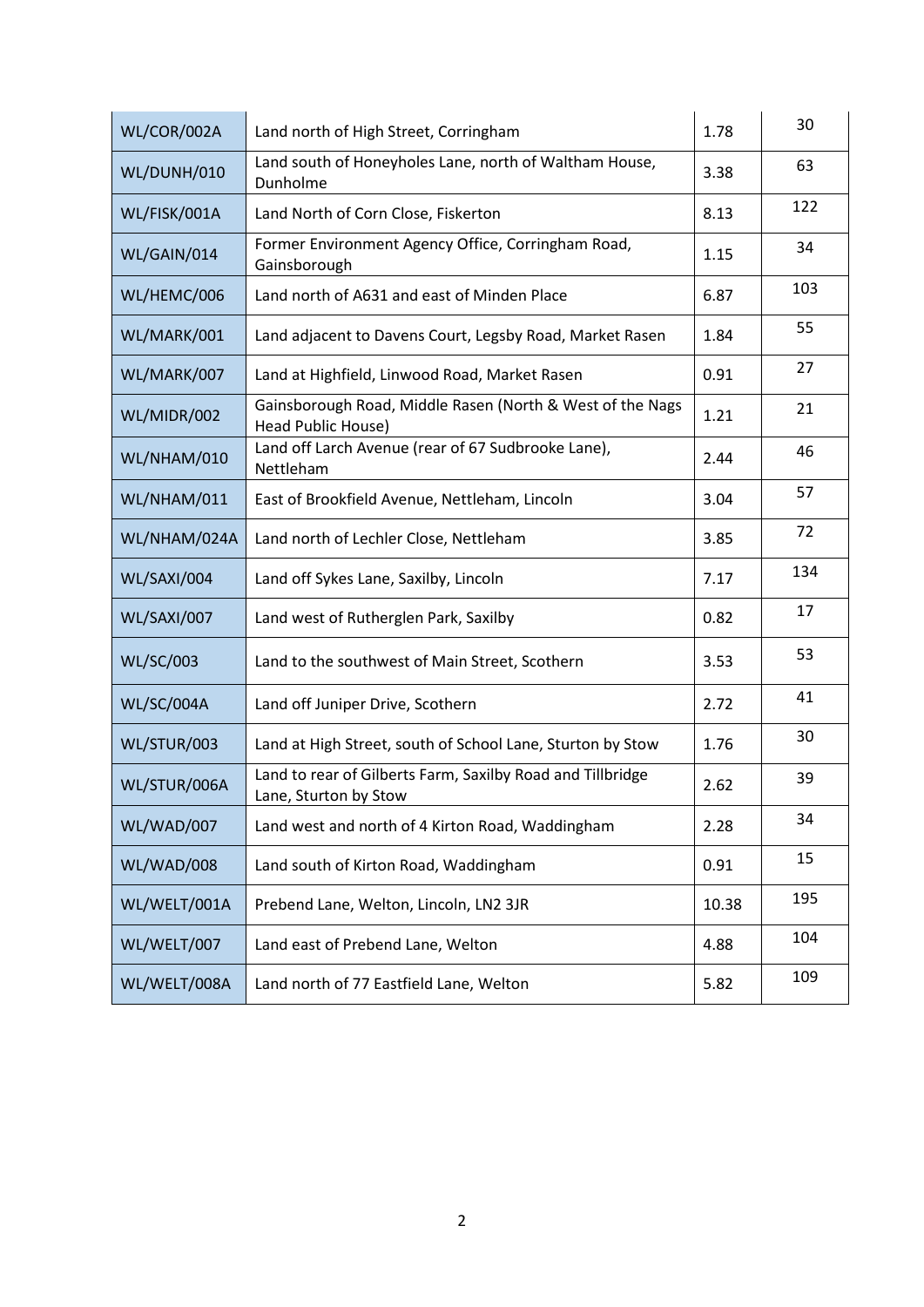| Proposed new allocations - sites with planning permission |                                                                             |                     |                           |  |  |
|-----------------------------------------------------------|-----------------------------------------------------------------------------|---------------------|---------------------------|--|--|
| Reference                                                 | <b>Address</b>                                                              | <b>Site</b><br>Area | No of<br><b>Dwellings</b> |  |  |
| COL/BOU/002                                               | Monson Arms, Skellingthorpe Road, Lincoln                                   | 0.27                | 10                        |  |  |
| COL/BOU/003                                               | Former Victory Public House, Boultham Park Road, Lincoln                    | 0.27                | 14                        |  |  |
| COL/CAR/004                                               | Church at Long Leys Road, Lincoln                                           | 0.46                | 10                        |  |  |
| COL/CAR/005                                               | 128-130 Carholme Road, Lincoln                                              | 0.08                | 14                        |  |  |
| COL/GLE/001                                               | Land off Wolsey Way, Lincoln                                                | 1.08                | 14                        |  |  |
| NK/ANW/001                                                | Land at Anwick Manor, 80 Main Road, Anwick, Sleaford                        | 0.65                | 12                        |  |  |
| NK/AUB/001A                                               | Land south of Thorpe Lane, South Hykeham                                    | 5.20                | 144                       |  |  |
| <b>NK/DIG/001</b>                                         | Land North of Station Road, Digby                                           | 3.08                | 29                        |  |  |
| NK/DUNS/001                                               | Land off Fen Lane, Dunston                                                  | 1.49                | 25                        |  |  |
| NK/GREY/001                                               | Orchard House, Rauceby Hospital, Grantham Road South,<br>Greylees, Sleaford | 1.95                | 40                        |  |  |
| NK/LEAD/002                                               | Land off Main Road, Leadenham                                               |                     | 25                        |  |  |
| NK/LEAS/006                                               | Land north of Moor Lane, Leasingham                                         | 5.22                | 78                        |  |  |
| NK/MART/008                                               | 0.69<br>Land off Mill Lane, Martin, Lincolnshire                            |                     | 14                        |  |  |
| <b>NK/OSB/008</b>                                         | Land south of The Drove, Osbournby, Sleaford                                | 0.69                | 16                        |  |  |
| <b>NK/POT/007</b>                                         | Land at Station Road and Cross Street, Potterhanworth                       | 1.30                | 18                        |  |  |
| NK/SKYM/006                                               | Home Farm, 73 High Street, South Kyme, Lincolnshire                         | 0.79                | 10                        |  |  |
| NK/SLEA/018                                               | Land to the rear of Grantham Road Car Park, Grantham Road,<br>Sleaford      | 0.51                | 12                        |  |  |
| <b>NK/SWI/006</b>                                         | Land south of Moor Lane, Swinderby                                          |                     | 140                       |  |  |
| NK/WAD/025                                                | Land off Palm Road, Brant Road, Waddington                                  | 1.06                | 20                        |  |  |
| NK/WAD/026                                                | Land to the rear of 117 - 123c Station Road, Waddington                     | 1.82                | 42                        |  |  |
| NK/WELB/006                                               | Land at Borfa-Wen Farm, Hall Orchard Lane, Welbourn                         | 0.50                | 14                        |  |  |
| NK/WELL/002A                                              | Land at Highcliffe, Wellingore                                              | 1.00                | 17                        |  |  |
| NK/WELL/004                                               | Land at Walnut Tree Field, Off Memorial Hall Drive, Wellingore              | 1.57                | 13                        |  |  |
| WL/BARL/002                                               | Land at Barlings Lane, Langworth                                            | 2.33                | 20                        |  |  |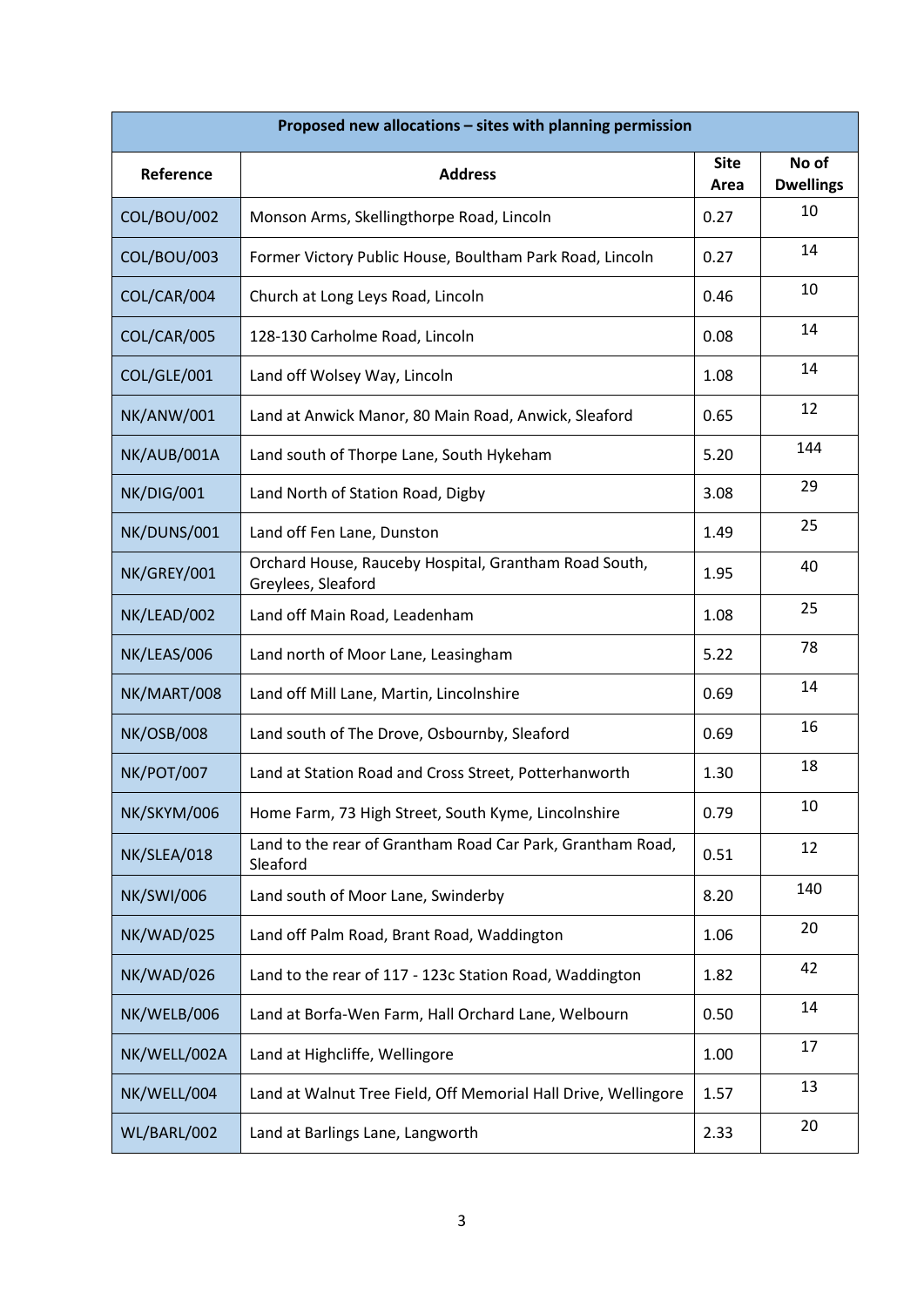| WL/BARL/003       | Land at The George Hotel, 15 Main Road, Langworth                        | 2.02  | 20                |
|-------------------|--------------------------------------------------------------------------|-------|-------------------|
| <b>WL/BUR/005</b> | Land north of Leisure Centre, Burton Waters, Lincolnshire                | 4.43  | 100               |
| WL/BUR/005A       | Land at Bay Willow Road, Burton Road                                     | 5.40  | 26                |
| <b>WL/CW/009</b>  | Land at Eastfield Rise Farm, Fiskerton Road, Cherry Willingham           | 29.25 | 155               |
| WL/GAIN/008       | Land west of Horsley Road, Gainsborough                                  | 2.03  | 49                |
| WL/GAIN/022       | Former Ropery Inn, 202 Ropery Road, Gainsborough                         | 0.11  | 14                |
| WL/GAIN/023       | The Maltings, 2B Lea Road, Gainsborough                                  | 0.16  | 15                |
| WL/GAIN/024       | Land to the rear of 227 - 257 Lea Road, Gainsborough                     | 0.52  | 16                |
| WL/GAIN/025       | Land at The Beckett School, Whites Wood Lane, Gainsborough               | 0.64  | 25                |
| <b>WL/GLH/009</b> | The Willows Garden Centre (north), Gainsborough Road,<br>Glentham        | 1.34  | 19                |
| WL/HEMC/007       | Land off Lancaster Green, Hemswell Court, Hemswell Cliff<br>1.33         |       | 24<br>(remaining) |
| <b>WL/ING/006</b> | The Old Scrapyard, Stow Road, Ingham, Lincolnshire                       | 1.68  | 34                |
| WL/MAR/016        | Land off Stow Park Road, Marton                                          | 4.37  | 39                |
| WL/MARK/008a      | Land north of Willingham Road, south-west of Glebe Farm,<br>Market Rasen | 4.42  | 48                |
| WL/MARK/011       | Land west of Linwood Road, Market Rasen                                  | 1.14  | 32                |
| WL/NTON/003       | Land north of Moortown Road, Nettleton                                   | 1.96  | 19                |
| WL/SAXI/014       | Land off Sturton Road, Saxilby                                           | 5.54  | 89                |
| WL/SCAM/006       | Manor Farm, High Street, Scampton                                        | 1.00  | 27                |
| WL/STUR/007       | Land adj Obam Lift Services, Tillbridge Lane, Sturton by Stow            | 0.70  | 10                |
| WL/STUR/008       | Land at Queensway, off Saxilby Road, Sturton by Stown                    | 0.38  | 14                |
| WL/SUD/002        | Sudbrooke Farm, Sudbrooke                                                | 20.93 | 135               |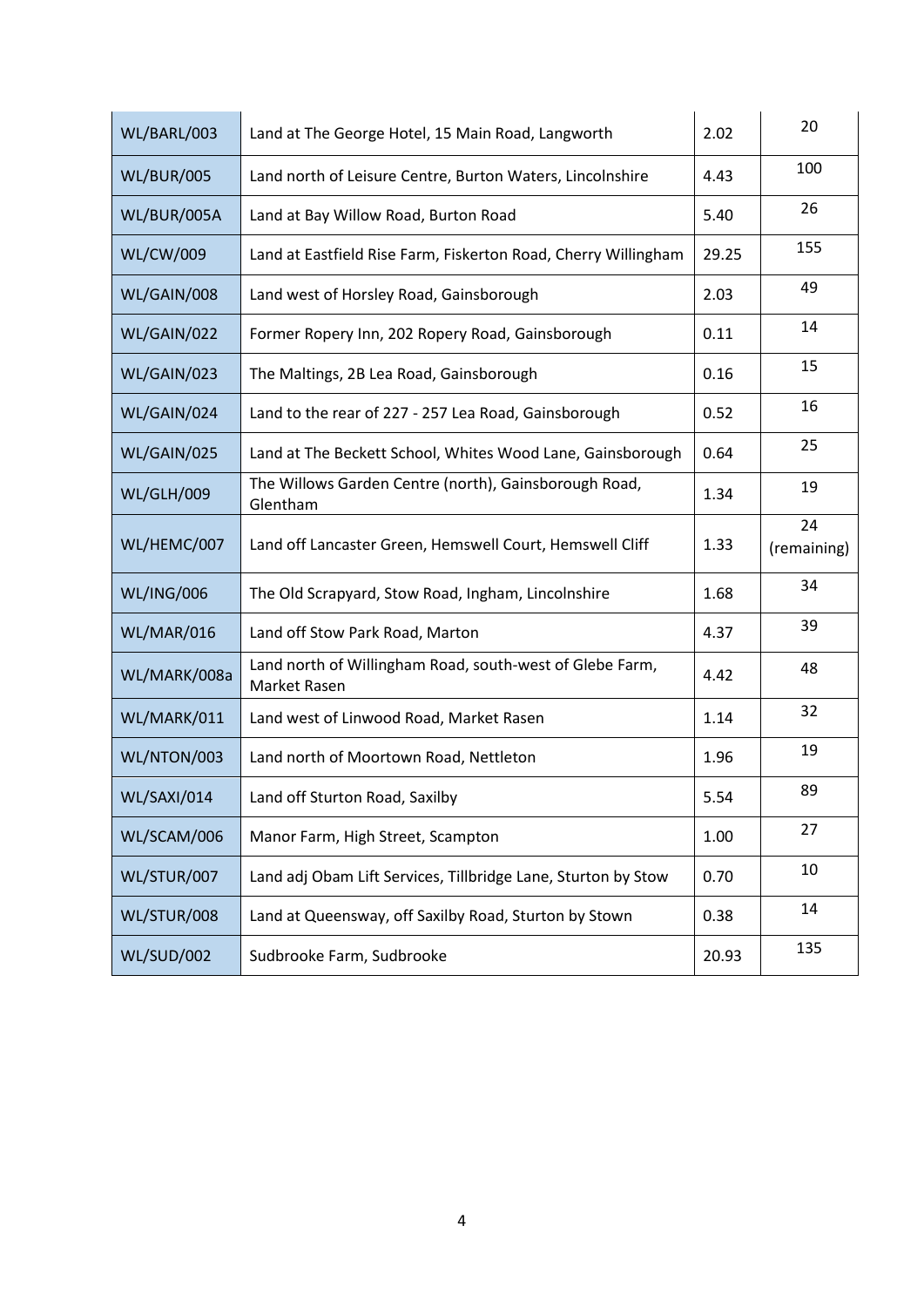| <b>Existing allocations - carried forwards</b> |                     |                                                              |                     |                           |
|------------------------------------------------|---------------------|--------------------------------------------------------------|---------------------|---------------------------|
| <b>New Reference</b>                           | Old CL<br>Reference | <b>Address</b>                                               | <b>Site</b><br>Area | No of<br><b>Dwellings</b> |
| COL/ABB/001                                    | <b>CL818</b>        | North East Quadrant, Land at Greetwell area,<br>Lincoln      | 82.94               | 1400                      |
| COL/ABB/002                                    | CL526               | Former Main Hospital Complex, St Anne's<br>Road, Lincoln     | 0.98                | 50                        |
| COL/BIRCH/001                                  | <b>CL698</b>        | Land at Birchwood, Lincoln                                   | 1.86                | 49                        |
| COL/BOU/001                                    | CL819               | <b>Western Growth Corridor</b>                               | 390.70              | 3200                      |
| COL/CAS/001                                    | <b>CL532</b>        | Land north of Ermine West (Queen Elizabeth<br>Road), Lincoln | 13.54               | 303<br>(remaining)        |
| COL/MIN/001                                    | CL4430              | Roman Gate 2, Land off Flavian Road, Lincoln                 | 2.17                | 60                        |
| COL/MIN/003                                    | CL515               | Romangate Development, land at Nettleham<br>Road             | 6.36                | 104<br>(remaining)        |
| COL/MIN/006                                    | CL699               | Land west of Nettleham Road, Lincoln                         | 1.17                | 39                        |
| COL/MOOR/001                                   | CL4394              | Land north of Hainton Road, Lincoln                          | 1.14                | 40                        |
| <b>NK/BBH/003</b>                              | CL415               | Land South of Bracebridge Heath                              | 13.20               | 241                       |
| <b>NK/BIL/002</b>                              | CL1101              | Land at Mill Lane, Billinghay                                | 3.07                | 25<br>(remaining)         |
| <b>NK/BIL/003</b>                              | CL3018              | Billinghay Field, Mill Lane, Billinghay                      | 6.86                | 154                       |
| NK/BIL/004                                     | CL3031              | Land to the south of the Whyche, Billinghay                  | 4.35                | 98                        |
| <b>NK/BIL/005</b>                              | CL1110              | Land off Park Lane, Billinghay                               | 2.90                | 65                        |
| <b>NK/BIL/007</b>                              | CL4721              | Land off Waterside, Billinghay                               | 2.05                | 33                        |
| <b>NK/BIL/012</b>                              | CL2091              | Land off West Street, Billinghay                             | 5.03                | 132                       |
| NK/BRAN/012                                    | CL4666              | Land west of Station Road, Branston                          | 4.56                | 97                        |
| NK/CAN/003                                     | <b>CL428</b>        | South East Quadrant, Canwick Heath                           | 464.99              | 3400                      |
| NK/KIRK/004                                    | CL1007              | Former Hoplands Depot, Sleaford                              | 1.83                | 37                        |
| NK/MET/003                                     | CL904               | Land Northwest of village, Metheringham                      | 15.33               | 329                       |
| NK/NAV/005A                                    | CL907/CL908         | Land off High Dike and Headland Way,<br>Navenby              | 3.56                | 32<br>(remaining)         |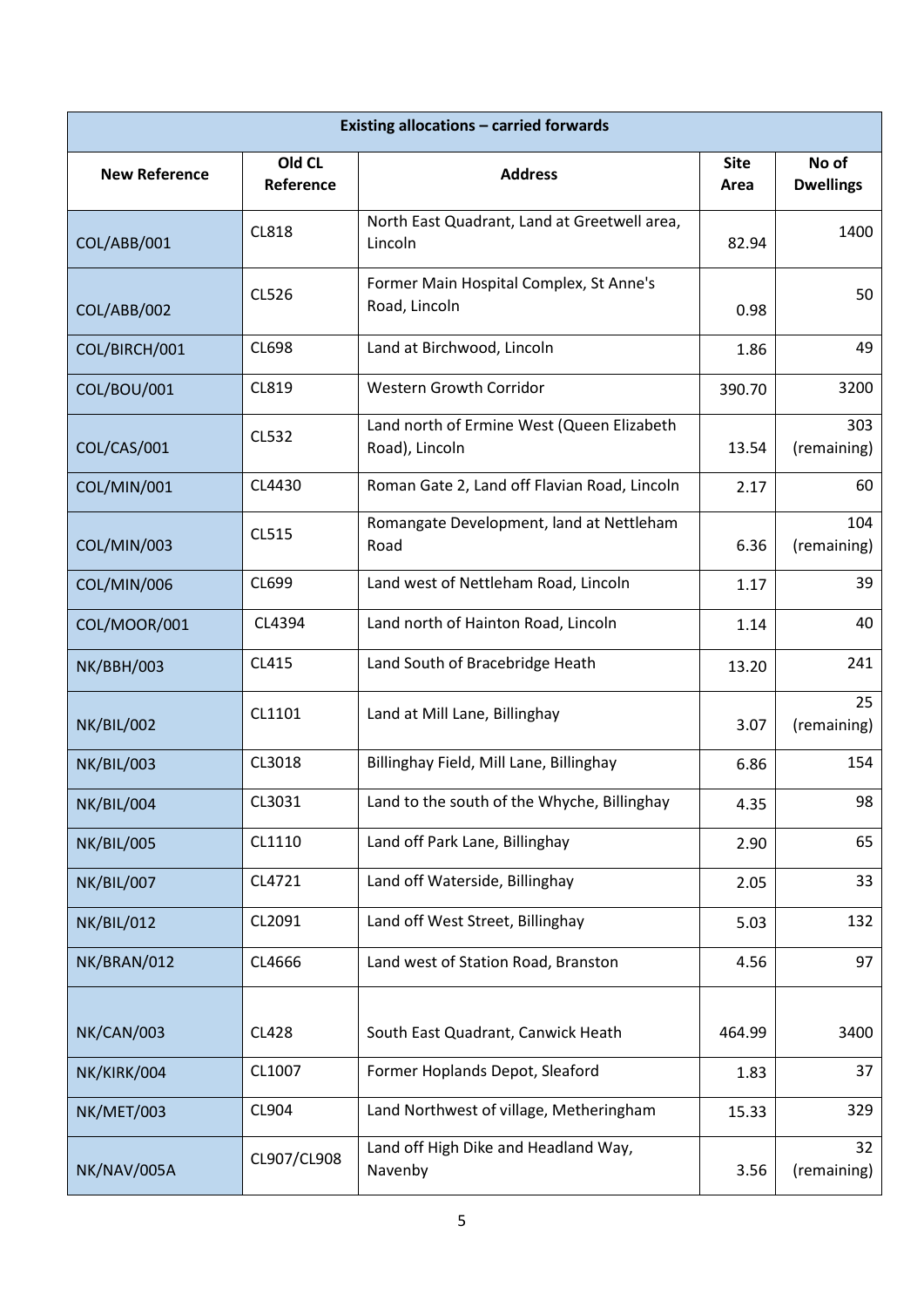| (merge of 005 and<br>006)                 |              |                                                                               |       |                   |
|-------------------------------------------|--------------|-------------------------------------------------------------------------------|-------|-------------------|
| NK/NAV/007                                | CL906        | Land at Top Farm, Navenby                                                     | 4.94  | 10<br>(remaining) |
| NK/RUSK/005A<br>(merge of 005 and<br>006) | CL4710/CL957 | Land to the east of Lincoln Road and north of<br>Springfield Road, Ruskington | 7.27  | 180               |
| NK/RUSK/007                               | <b>CL958</b> | Land North of Ruskington                                                      | 7.63  | 172               |
| NK/RUSK/018                               | CL965        | Land north of Whitehouse Road, Ruskington                                     | 3.23  | 73                |
| NK/SKEL/001                               | CL4768       | Land south of Woodbank, Skellingthorpe                                        | 4.23  | 94                |
| NK/SKEL/007                               | CL994        | Land east of Lincoln Road, Skellingthorpe                                     | 10.52 | 280               |
| NK/SKEL/015                               | CL66         | Manor Farm, Church Road, Skellingthorpe                                       | 1.50  | 46                |
| NK/SKEL/016                               | <b>CL986</b> | Land east of Oakfield Road, Skellingthorpe                                    | 4.65  | 52<br>(remaining) |
| NK/SLEA/002                               | CL1013a      | Land to the East of CL1013, Poplar Farm,<br>South of A17, Sleaford (Part A)   | 25.50 | 315               |
| NK/SLEA/014                               | CL1016       | Sleaford south SUE                                                            | 59.82 | Up to 1450        |
| NK/SLEA/015                               | CL3036       | Sleaford West Quadrant SUE                                                    | 77.95 | 1450              |
| NK/SLEA/016                               | CL1002       | Land west of London Road, Sleaford                                            | 6.86  | 152               |
| NK/SLEA/017                               | CL1014       | Land at Grantham Road, Sleaford                                               | 14.74 | 377               |
| NK/WAD/014                                | CL1059       | Land off Grantham Road, South of Millers<br>Road                              | 3.03  | 30<br>(remaining) |
| NK/WAD/023                                | CL1061       | Land north of Waddington village, Grantham<br>Road, Waddington                | 6.22  | 10<br>(remaining) |
| NK/WAD/024                                | CL4496       | Land east of Grantham Road, Waddington                                        | 5.22  | 47<br>(remaining) |
| NK/WASH/003                               | CL1086       | Land at Pitts Road, Washingborough                                            | 4.39  | 45<br>(remaining) |
| NK/WASH/006                               | CL4469       | Land south of Fen Road, Washingborough                                        | 8.28  | 185               |
| <b>NK/WSH/002</b>                         | CL1100       | Land to the north of Witham St Hughs (Phase<br>3)                             | 69.11 | 1250              |
| WL/BARD/020                               | CL1144       | Land at Field Lane, east of Wragby Road,<br>Bardney                           | 3.41  | 65<br>(remaining) |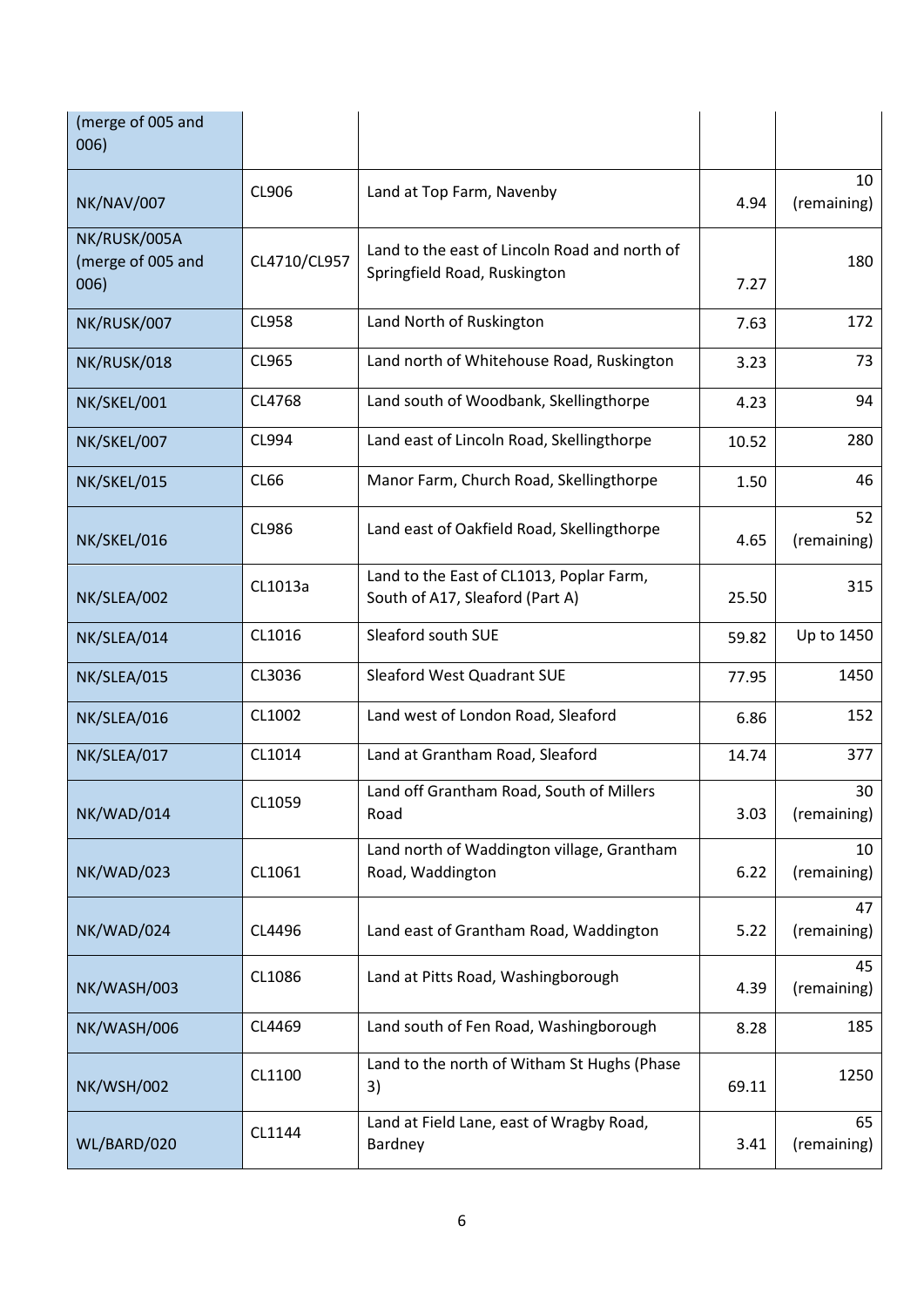| WL/BARD/021       | CL4007 | Land west of Hancock Drive, Bardney                                           |        | 117<br>(remaining)                         |
|-------------------|--------|-------------------------------------------------------------------------------|--------|--------------------------------------------|
| <b>WL/CAI/001</b> | CL3086 | Land to the South of North Kelsey Road,<br>Caistor                            |        | 135                                        |
| <b>WL/CAI/002</b> | CL1170 | Land at Sunnyside, west of Tennyson Close,<br>Caistor, LN7 6NZ                | 2.67   | 60                                         |
| <b>WL/CAI/007</b> | CL1547 | Land south of North Kelsey Road, Caistor                                      | 5.44   | 51<br>(remaining)                          |
| <b>WL/CAI/008</b> | CL1888 | Land adjacent and to the rear of Roman Ridge,<br>Brigg Road, Caistor          | 2.21   | 69                                         |
| <b>WL/CW/001</b>  | CL1179 | Land North of Rudgard Avenue, Cherry<br>Willingham                            | 5.17   | 97                                         |
| <b>WL/CW/002</b>  | CL4433 | Land East of Rudgard Avenue, Cherry<br>Willingham                             | 5.93   | 133                                        |
| <b>WL/CW/003</b>  | CL1181 | Land East of Thornton Way, Cherry<br>Willingham                               |        | 200                                        |
| WL/DUNH/011       | CL4084 | Land north of Honeyholes Lane, Dunholme                                       | 3.73   | 39<br>(remaining)                          |
| WL/DUNH/012       | CL1190 | Land to the south of Honeyholes Lane,<br>Dunholme                             | 8.55   | 176                                        |
| WL/GAIN/001       | CL1241 | Gainsborough Northern Neighbourhood SUE                                       | 128.87 | 750                                        |
| WL/GAIN/003       | CL1238 | Land south of the Belt Road, Gainsborough,<br><b>DN21 1HN</b>                 | 3.39   | 80<br>(remaining)                          |
| WL/GAIN/005       | CL4689 | Riverside North Housing Zone, Gainsborough                                    | 4.29   | 138<br>(planning<br>permission<br>for 138) |
| WL/GAIN/007       | CL4754 | Land west of The Avenue, Gainsborough                                         | 2.87   | 43                                         |
| WL/GAIN/013       | CL1248 | Former Middlefield School, Middlefield Road,<br>Gainsborough                  | 7.26   | 95 (planning<br>permission<br>for 95)      |
| WL/GAIN/015       | CL1239 | Gainsborough Southern Neighbourhood SUE<br>(Land at Foxby Lane, Gainsborough) | 140.45 | 750<br>(up to 2500)                        |
| WL/GAIN/019       | CL4686 | Gainsborough Riverside Gateway                                                | 4.04   | 220                                        |
| WL/GAIN/020       | CL4690 | AMP Rose site, Heapham Road, Gainsborough                                     | 2.28   | 78                                         |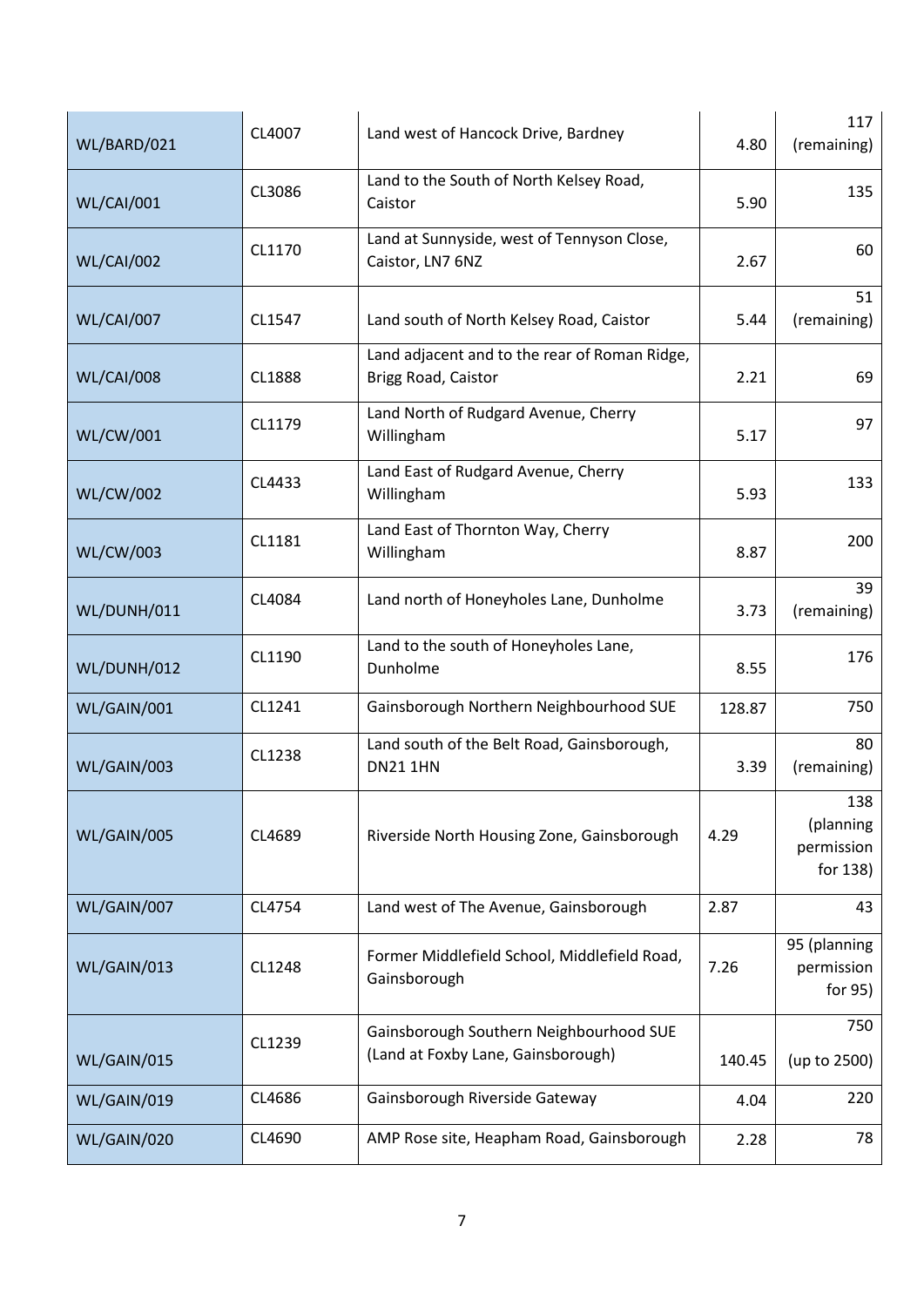| WL/GAIN/021       | CL4691 | Former Castle Hills Community College site,<br>The Avenue, Gainsborough                                 |       | 112                                      |
|-------------------|--------|---------------------------------------------------------------------------------------------------------|-------|------------------------------------------|
| WL/GAIN/026       | CL1984 | Land at Marshalls Rise, Gainsborough                                                                    |       | 39<br>(remaining)                        |
| WL/HEMC/001       | CL4673 | Land south of A631, Hemswell Cliff                                                                      | 7.56  | 180                                      |
| WL/KEE/001        | CL1307 | Land south of Stallingborough Road, Keelby                                                              | 3.83  | 80                                       |
| <b>WL/KEE/003</b> | CL1305 | Land at Church Lane, Keelby                                                                             | 4.45  | 100                                      |
| WL/LEA/003        | CL3044 | Land south of Willingham Road, Lea,<br>Gainsborough                                                     |       | 61 (planning<br>permission<br>for $61$ ) |
| WL/MARK/002       | CL1359 | Land off Linwood Road & The Ridings, Market<br>Rasen                                                    | 5.91  | 131                                      |
| WL/MARK/003       | CL4189 | Land to the east of Gordon Field & south of<br>Chapel Street, adjoining Market Rasen Railway<br>Station |       | 36                                       |
| WL/MARK/010       | CL4028 | Land between properties known as Mayfield<br>and Wodelyn Cottage, Linwood Road, Market<br>Rasen         |       | 45                                       |
| WL/MIDR/016       | CL1358 | Land north of Gallamore Lane, Market Rasen                                                              |       | 80 (planning<br>permission<br>for 80)    |
| WL/MIDR/018       | CL1364 | Land east of Caistor Road, Market Rasen                                                                 | 16.67 | 300                                      |
| WL/NHAM/001       | CL1328 | Nettleham Road, Lincoln Fringe                                                                          | 3.78  | 76                                       |
| WL/NHAM/018       | CL4662 | Land north of The Hawthorns, Nettleham                                                                  | 2.79  | 63                                       |
| WL/NHAM/032       | CL4463 | Linelands, All Saints Lane, Nettleham                                                                   | 0.38  | 30                                       |
| WL/NHAM/033       | CL1687 | Land north of Wolsey Way, Lincoln                                                                       |       | 173<br>(remaining)                       |
| WL/NHAM/034       | CL4661 | Land off High Leas, Nettleham                                                                           | 4.42  | 48                                       |
| WL/RISE/001       | CL1882 | Land off Millbeck Drive, Lincoln                                                                        | 1.00  | 46                                       |
| WL/SAXI/013       | CL1432 | Land off Church Lane, Saxilby                                                                           |       | 66<br>(remaining)                        |
| <b>WL/SCO/011</b> | CL4674 | Land west of North Moor Road, Scotter                                                                   | 2.07  | 51                                       |
| WL/WELT/003       | CL1490 | Land at The Hardings, Welton                                                                            | 2.26  | 50                                       |
|                   |        |                                                                                                         |       |                                          |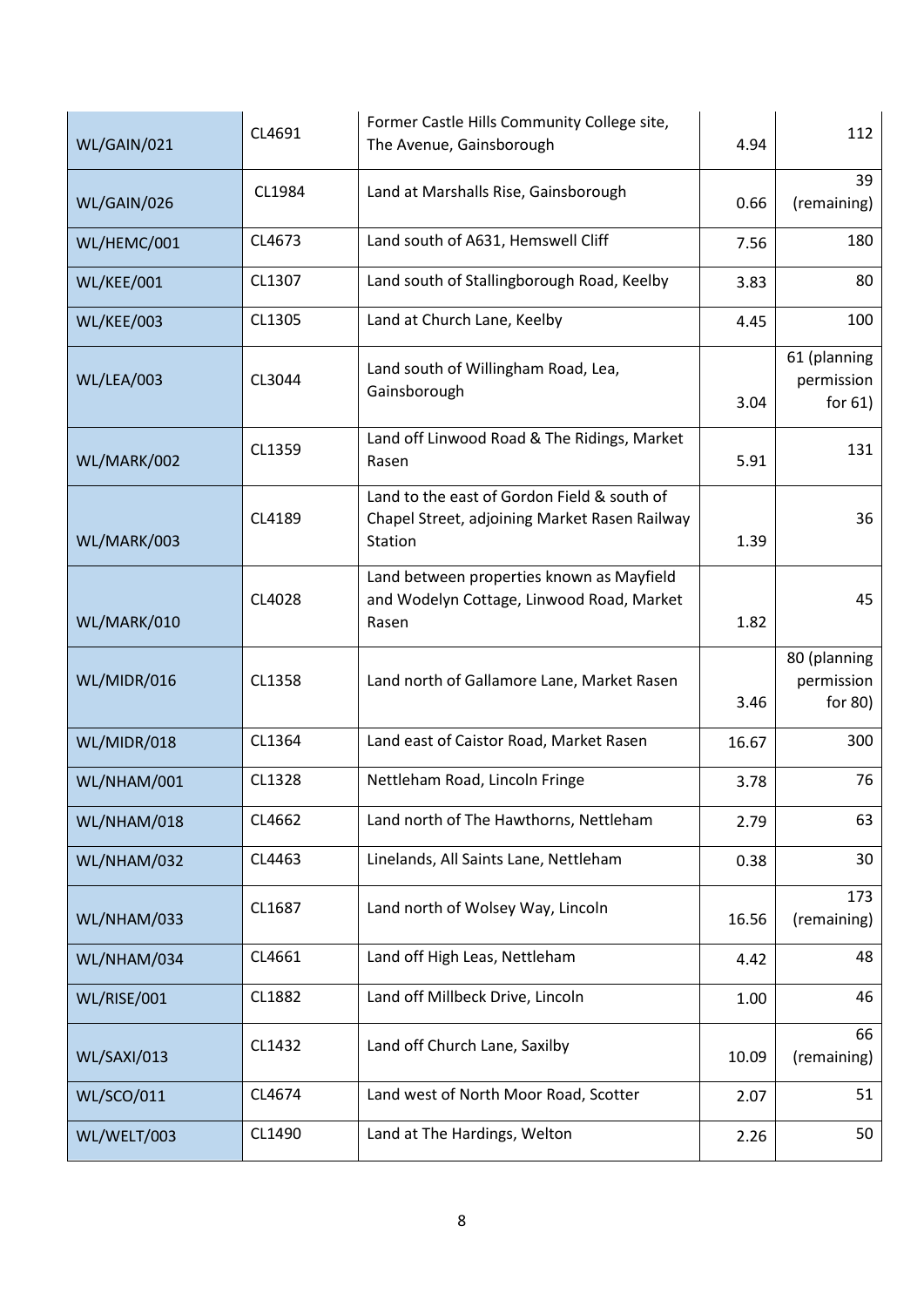| Sites that have changed since Regulation 18 consultation |              |                                                                |                  |          |                                                                                                                |  |  |
|----------------------------------------------------------|--------------|----------------------------------------------------------------|------------------|----------|----------------------------------------------------------------------------------------------------------------|--|--|
| <b>Ref</b>                                               | Old Ref      | <b>Address</b>                                                 | <b>Site Area</b> | Capacity | <b>Comments</b>                                                                                                |  |  |
| COL/CAS/002                                              | CL703        | Land at Yarborough Leisure<br>Centre, Lincoln                  | 1.16             | 39       | <b>Existing allocation</b><br>removed due to<br>permission being granted<br>for student<br>accommodation rooms |  |  |
| COL/PAR/024                                              | CL704        | Land rear of Newark Road,<br>Lincoln                           | 1.14             | 150      | <b>Existing allocation</b><br>removed due to being<br>unlikely to deliver.                                     |  |  |
| <b>NK/AUB/002</b>                                        |              | Land north of 48 Thorpe Lane,<br>South Hykeham                 | 1.14             | 30       | Previously proposed to<br>be allocated as had<br>planning permission, now<br>completed                         |  |  |
| NK/BIL/017                                               |              | Land west of Walcott Road,<br>Billinghay                       | 0.78             | 10       | Site completed                                                                                                 |  |  |
| <b>NK/BIL/018</b>                                        |              | Site of Former Lafford High<br>School, Fen Road, Billinghay    | 0.98             | 16       | Site completed                                                                                                 |  |  |
| NK/CRA/002                                               |              | Land off Sycamore Drive,<br>Cranwell                           | 0.93             | 29       | Site completed                                                                                                 |  |  |
| <b>NK/DIG/006</b>                                        |              | Land off Station Road, Digby                                   | 1.23             | 17       | Site completed                                                                                                 |  |  |
| NK/HEC/007                                               | CL2087       | Land east of Kyme Road,<br>Heckington                          | 1.06             | 33       | Site completed                                                                                                 |  |  |
| <b>NK/HEC/009</b>                                        | <b>CL875</b> | Land north of Boston Road,<br>Heckington                       | 14.17            | 109      | Existing allocation now<br>completed                                                                           |  |  |
| NK/NAV/001                                               |              | Land adjoining Medical<br>Centre, Grantham Road,<br>Navenby    | 3.29             | 62       | Has permission for care<br>accommodation,<br>proposed not to allocate<br>for housing                           |  |  |
| NK/RUSK/008                                              |              | Land off Leasingham Lane,<br>south of Moor Park,<br>Ruskington | 3.00             | 56       | Concerns raised by LCC<br>Highways as to access.<br>Unknown ability to<br>deliver the site.                    |  |  |